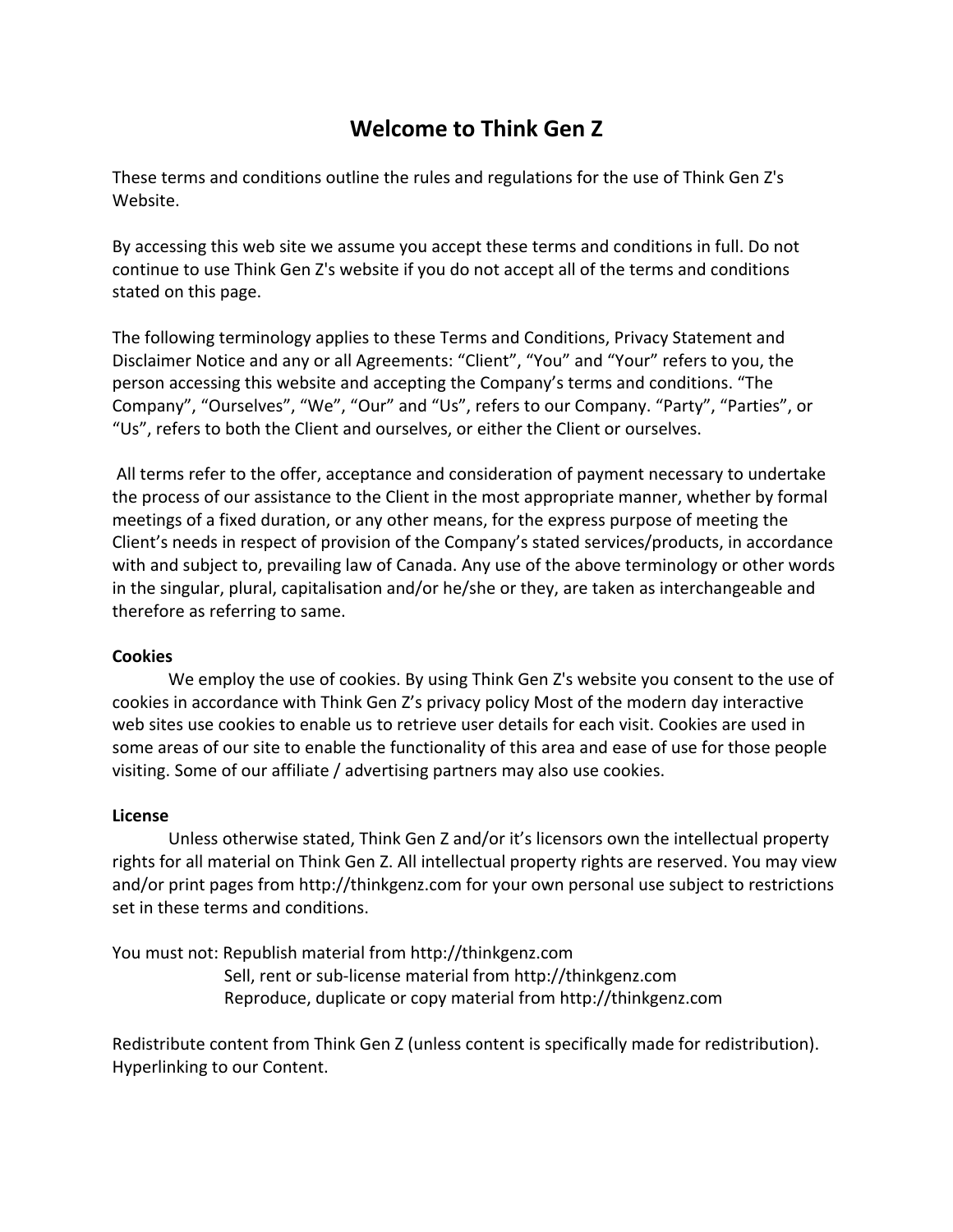The following organizations may link to our Web site without prior written approval:

Government agencies; Search engines; News organizations;

Online directory distributors when they list us in the directory may link to our Web site in the same manner as they hyperlink to the Web sites of other listed businesses; andSystemwide Accredited Businesses except soliciting nonprofit organizations, charity shopping malls, and charity fundraising groups which may not hyperlink to our Web site.

These organizations may link to our home page, to publications or to other Web site information so long as the link: (a) is not in any way misleading; (b) does not falsely imply sponsorship, endorsement or approval of the linking party and its products or services; and (c) fits within the context of the linking party's site.

We may consider and approve in our sole discretion other link requests from the following types of organizations: commonly-known consumer and/or business information sources such as Chambers of Commerce, American Automobile Association, AARP and Consumers Union; dot.com community sites; associations or other groups representing charities, including charity giving sites, online directory distributors; internet portals;

accounting, law and consulting firms whose primary clients are businesses; and educational institutions and trade associations.

We will approve link requests from these organizations if we determine that: (a) the link would not reflect unfavorably on us or our accredited businesses (for example, trade associations or other organizations representing inherently suspect types of business, such as work-at-home opportunities, shall not be allowed to link); (b)the organization does not have an unsatisfactory record with us; (c) the benefit to us from the visibility associated with the hyperlink outweighs the absence of ; and (d) where the link is in the context of general resource information or is otherwise consistent with editorial content in a newsletter or similar product furthering the mission of the organization.

These organizations may link to our home page, to publications or to other Web site information so long as the link: (a) is not in any way misleading; (b) does not falsely imply sponsorship, endorsement or approval of the linking party and it products or services; and (c) fits within the context of the linking party's site.

If you are among the organizations listed in paragraph 2 above and are interested in linking to our website, you must notify us by sending an e-mail to lcampbel@rogers.com.

Please include your name, your organization name, contact information (such as a phone number and/or e-mail address) as well as the URL of your site, a list of any URLs from which you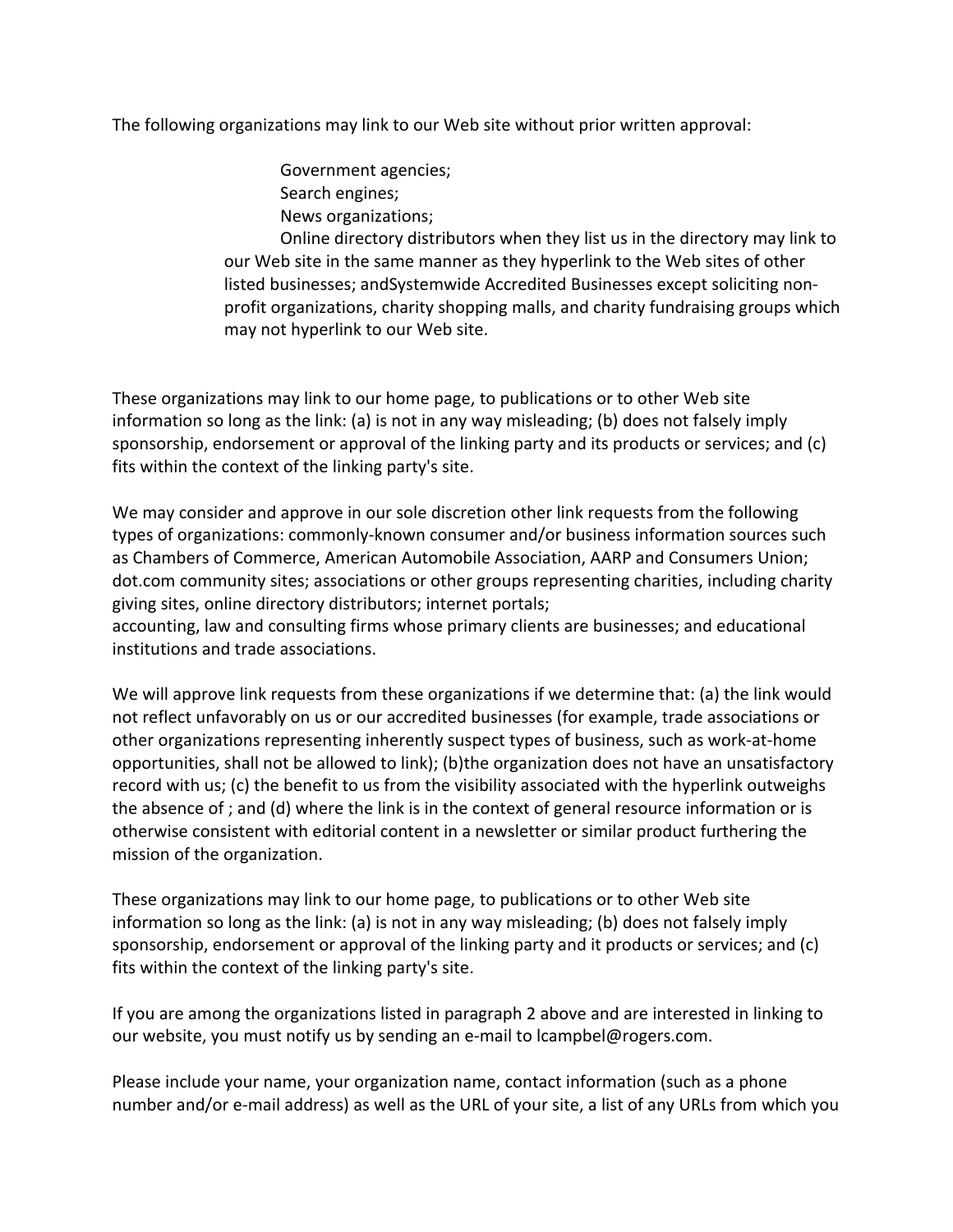intend to link to our Web site, and a list of the URL(s) on our site to which you would like to link. Allow 2-3 weeks for a response.

Approved organizations may hyperlink to our Web site as follows:

By use of our corporate name; or By use of the uniform resource locator (Web address) being linked to; or By use of any other description of our Web site or material being linked to that makes sense within the context and format of content on the linking party's site.

No use of Think Gen Z's logo or other artwork will be allowed for linking absent a trademark license agreement.

**Iframes -** Without prior approval and express written permission, you may not create frames around our Web pages or use other techniques that alter in any way the visual presentation or appearance of our Web site.

**Reservation of Rights** - We reserve the right at any time and in its sole discretion to request that you remove all links or any particular link to our Web site. You agree to immediately remove all links to our Web site upon such request. We also reserve the right to amend these terms and conditions and its linking policy at any time. By continuing to link to our Web site, you agree to be bound to and abide by these linking terms and conditions. Removal of links from our website

If you find any link on our Web site or any linked web site objectionable for any reason, you may contact us about this. We will consider requests to remove links but will have no obligation to do so or to respond directly to you.

Whilst we endeavour to ensure that the information on this website is correct, we do not warrant its completeness or accuracy; nor do we commit to ensuring that the website remains available or that the material on the website is kept up to date.

**Content Liability** - We shall have no responsibility or liability for any content appearing on your Web site. You agree to indemnify and defend us against all claims arising out of or based upon your Website. No link(s) may appear on any page on your Web site or within any context containing content or materials that may be interpreted as libelous, obscene or criminal, or which infringes, otherwise violates, or advocates the infringement or other violation of, any third party rights.

## **Disclaimer**

To the maximum extent permitted by applicable law, we exclude all representations, warranties and conditions relating to our website and the use of this website (including, without limitation, any warranties implied by law in respect of satisfactory quality, fitness for purpose and/or the use of reasonable care and skill). Nothing in this disclaimer will: limit or